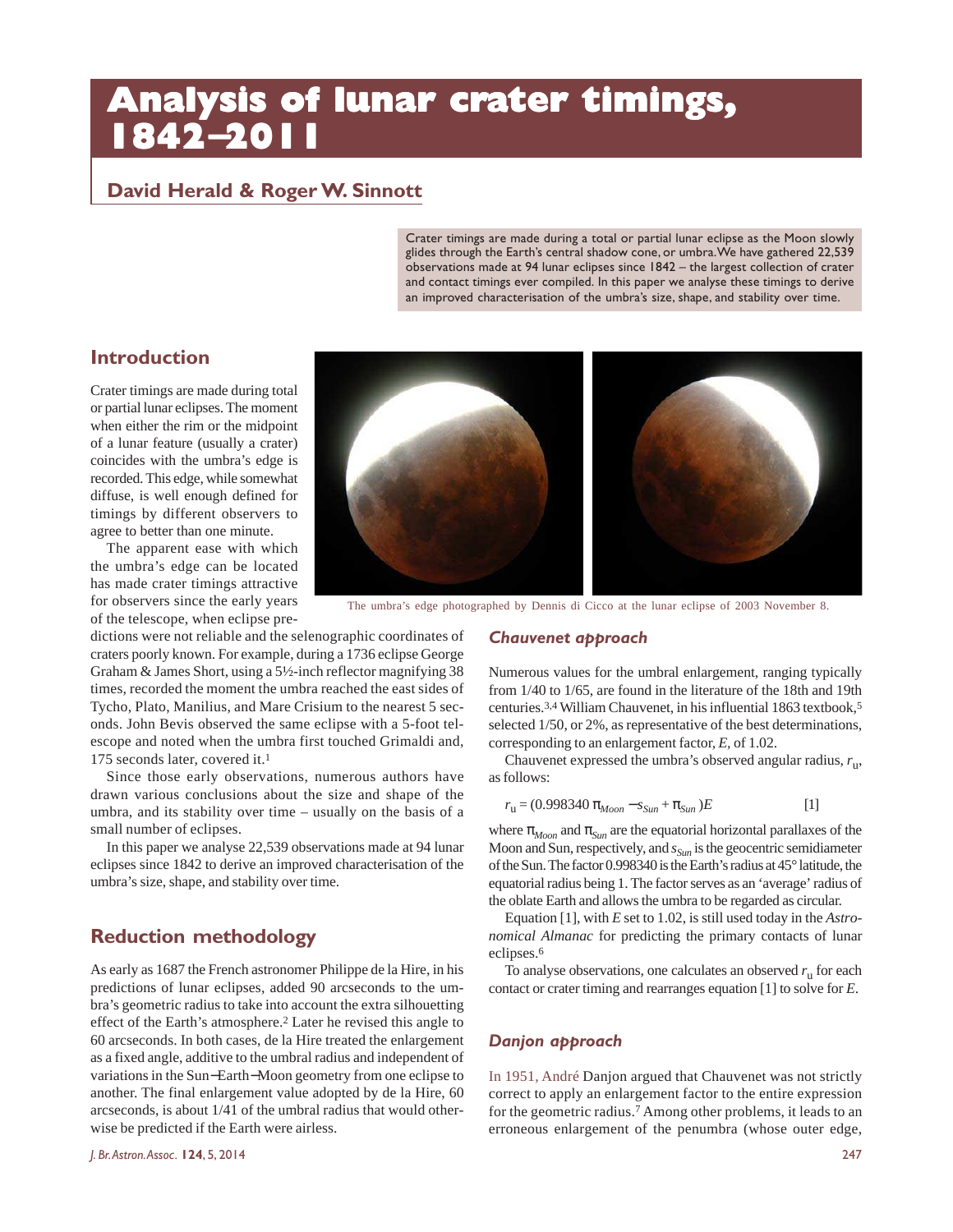#### *Herald & Sinnott: Analysis of lunar crater timings*



**Figure 1.** The geometry of a lunar eclipse. Here the Earth's radius, R<sub>⊕</sub>, is not a fixed quantity, because it includes the oblateness of the Earth's solid figure and also the notional eclipse-forming layer in the Earth's atmosphere.

admittedly, is not seen).

Instead, he regarded the Earth as increased in physical size by the atmosphere and applied this value to the lunar parallax alone, leading to the following expression:

$$
r_{\rm u} = (0.998340 + h) \pi_{Moon} - s_{Sun} + \pi_{Sun}
$$
 [2]

where *h* is the effective height of the atmosphere for lunar eclipse purposes. An investigation of past eclipses led Danjon to estimate this height at 75 km, or 0.0118 Earth radii. The right side of equation [2] becomes very nearly  $1.01 \pi_{Moon} - s_{Sun} + \pi_{Sun}$ , an expression used since 1951 in the *Connaissance des Temps* for predicting contacts of the Moon's limb with the umbra.

To analyse observations, one calculates an observed *r*<sup>u</sup> for each contact or crater timing and rearranges equation [2] to solve for *h*.

#### *Refined approach*

Both Danjon and Chauvenet made simplifying assumptions:

- *•* They treated the solid Earth as spherical (not oblate), with a radius equal to its true radius at 45° latitude;
- *•* They considered the Moon to be located on the axis of the umbra, whereas timings are made when the Moon is between 0.5° and 1.0° from this axis;
- *•* They made use of the Moon's parallax and its implied distance to the Moon's centre, but individual craters on the Moon's near side are slightly nearer the Earth and pass though a larger cross section of the umbral cone.

Thus, while equations [1] or [2] are convenient and useful approximations for predicting primary contact times, the analysis of crater timings requires a more detailed treatment.

We proceed in the spirit of Danjon's approach and derive, for each timing in the dataset, the corresponding height of a 'notional eclipse-forming layer' in the Earth's atmosphere (hereafter, the NEL height). Imagine a straight ray of light that extends from a point on the Sun's limb all the way to a particular point on the Moon's surface (or limb) that was timed as it entered or exited from the umbra. This straight ray grazes the Earth's atmosphere at a certain height above the solid surface. For entrances into the umbra, the ray represents the *last* possible ray of sunlight that could reach this lunar point. For exits from the umbra, it is the *first* such ray.

We do not suggest that the atmosphere literally blocks sunlight up to the heights (roughly 75 km) implied by crater timings. As early as 1936, Enzo Mora in Italy remarked that it is very

difficult to believe that the atmosphere could significantly weaken the sunlight up to such heights.<sup>8</sup> It is merely a single quantity, derived from timings and free of the effect of the known oblateness of the solid Earth, that represents the effects of the Earth's atmosphere. Variations in NEL height from eclipse to eclipse would likely indicate changes in transparency and the scattering properties at lower atmospheric levels rather than atmospheric changes at the NEL height itself.

Figure 1 sets out the geometry of a lunar eclipse. The fundamental plane is that passing through the centre of the Earth and perpendicular to the umbral axis. The radius of the Earth (in equatorial Earth radii) at the tangent point of

the shadow being  $R_{\oplus}$ , the half-angle, *f*, at the vertex of the shadow cone is given by  $f = s_{Sun} - R_{\oplus} \pi_{Sun}$ . The radius  $R_0$  of the umbral shadow on the fundamental plane is  $R_{\oplus}$  / cos *f*, and the same radius through a crater at point C is as follows:

$$
r_{\rm u} = (R_{\oplus} / \cos f) - Z_{\rm c} \tan f \tag{3}
$$

The distance  $Z_{\text{m}}$  of the Moon beyond the fundamental plane is obtained from the Besselian elements. The distance  $(Z_m - Z_c)$  of a point on the Moon's surface at the edge of the shadow is obtained by projecting that point onto the plane through  $Z<sub>m</sub>$  using the heliocentric lunar librations. Combining these gives the distance  $Z_c$  for use in [3]. Similarly that projection, when combined with the geocentric rectangular coordinates of the Moon, gives the location of the point on the Moon's surface relative to the shadow axis.

The value  $R_{\oplus}$  is the effective radius of the Earth at some tangential point of the umbral shadow, and it includes the solid (oblate) Earth's radius plus the height of the NEL at that point. Having regard to the conical nature of this shadow, the relevant tangential latitude for the umbra's northernmost contact point with the Earth would be  $90^{\circ} - \delta_{Sun} - f$ , where  $\delta_{Sun}$  is the declination of the Sun. We may also define the position angle  $\psi$  for referring to various points around the edge of the umbra. By analogy with latitude on the Earth,  $\psi$  is measured northward (+) or southward (-) from the eastwest direction on the sky.

As seen from the Sun, the Earth's apparent radius at angle ψ around the limb can be computed with sufficient accuracy as follows:

$$
R_{\oplus} = 1 + h - 0.003353 \sin^2 \psi \cos^2 (\delta_{Sun} + f \sin \psi),
$$
 [4]

where the constant 0.003353 is simply the Earth's flattening (usually expressed as 1/298.256). To analyse observations, one can:

- *•* calculate the observed umbral radius *r*<sup>u</sup> for each contact or crater timing,
- use [4], then [3], to calculate theoretical values of  $r_u$  corresponding to both *h= 0* and *h*= 0.02352 Earth radii (that is, 150 km), and



**Figure 2.** Relative number of crater timings by date. The dataset includes crater timings made over 170 years, with a 60-year gap in the middle.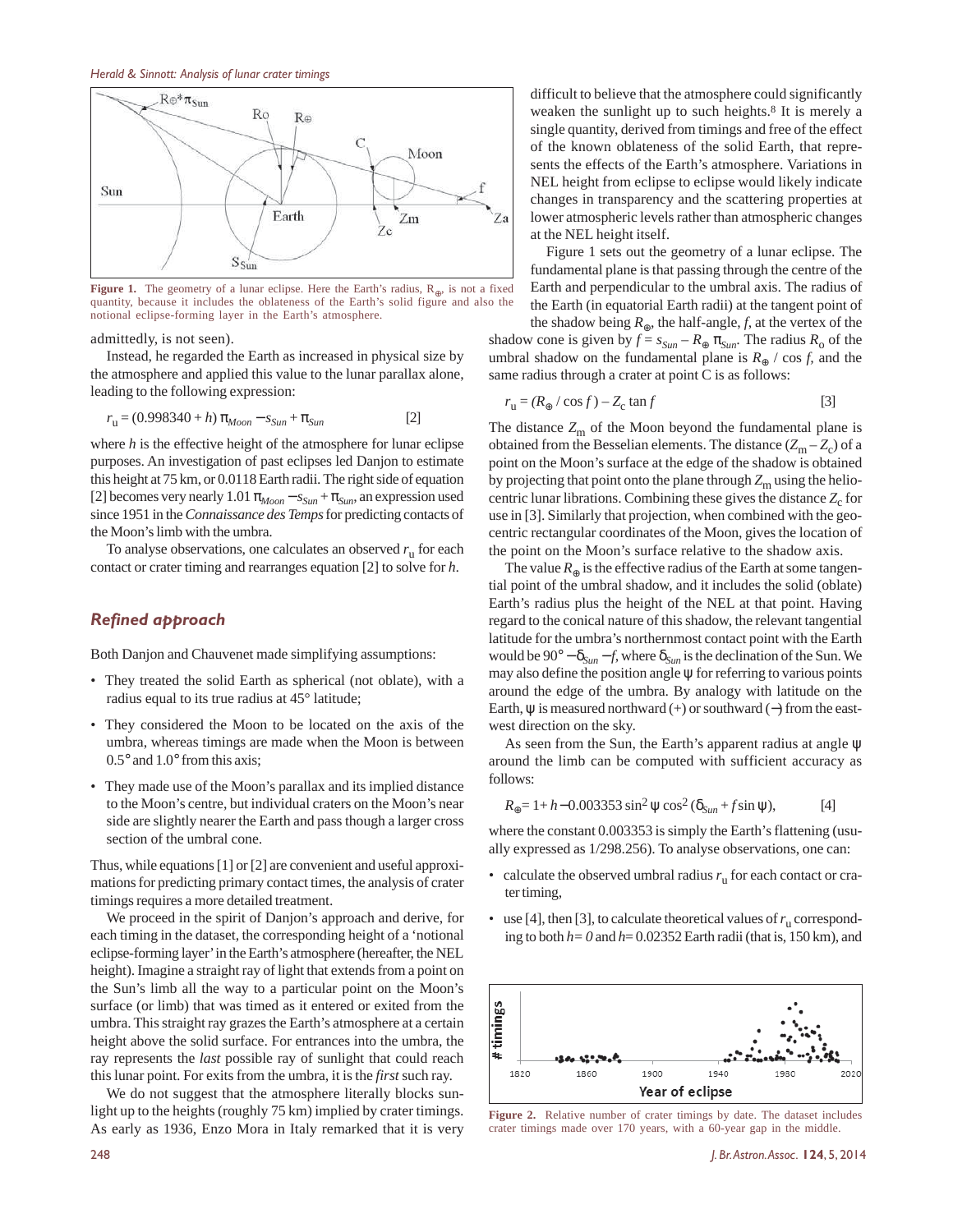

**Figure 3a.** The umbra's percentage enlargement (Chauvenet approach), plotted against lunar distance in Earth radii. Three particularly dark eclipses, indicated by crosses here and in Figure 3b, do not stand out from the rest.



**Figure 3b.** The height of the notional eclipse-forming layer (Danjon approach), plotted against lunar distance.

• linearly interpolate the two theoretical values of  $r_u$  to match the observed radius, thereby obtaining the observed *h* value of the NEL.

## **Results**

We have gathered 22,539 observations representing 26,685 individual timings at 94 lunar eclipses between 1842 and 2011. This is the largest collection of such timings ever assembled. We have archived the observations with the VizieR *Service for Astronomical Catalogues*, hosted by the Strasbourg astronomical data centre at **http://vizier.u-strasbg.fr/viz-bin/VizieR**. Our dataset is available as catalogue VI/140, and the associated *ReadMe* file contains details of sources. For example, it names the 764 individuals or groups who made the timings, and lists the 504 lunar features they observed. All the timings were made visually at the eyepiece, typically with telescopes of 5 to 25 cm aperture.

Figure 2 shows the number of observations by the date of the eclipse. While the dataset extends for almost 170 years, the number



**Figure 4.** The distribution of percentage enlargement values in the dataset as a whole. Unlike a purely Gaussian distribution, this one is not quite symmetrical (as is emphasised by the dotted line, representing the midpoint at each level of the curve).

#### *Herald & Sinnott: Analysis of lunar crater timings*

of observations made between 1960 and 2000 is far greater than in other epochs. This is the result of the observing programmes run by the late Byron Soulsby and also by *Sky & Telescope* magazine, initially under the late Joseph Ashbrook.

The online dataset includes the percentage enlargement as well as the height of the NEL, so that the data can be readily compared with previous results expressed as a percentage enlargement of the umbra.

The standard deviation of an individual timing is of the order of 25 to 30 secs. Most reports list the timings of specific observers separately, but a few provide, for each crater and event type, only a combined (average) time from several observers. In all cases, the dataset lists the number of observers associated with each timing.

In the dataset, 6% of the timings are for umbral contacts with the Moon's limb. Another 3% are for extended or irregular surface features such as maria and mountain ranges. Both kinds of timings show greater scatter than the rest. Accordingly, our discussion and plots (except where noted) are based solely on the 20,678 records, representing 24,264 individual timings, of craters and small spots on the lunar surface.

It is not our intention to model the physical causes of the umbral enlargement. Both Link<sup>9</sup> and Karkoschka<sup>10</sup> have made serious attempts to model the scattering and refractive effects of the Earth's atmosphere that give rise to the observed enlargement. Our results will help future modelling efforts.

#### *Enlargement of the umbra*

Figures 3a and 3b show the increased size of the umbra calculated by our algorithm as a function of the Moon's distance. The first plot shows the umbral enlargement as a percentage value (Chauvenet approach), while the second plot shows the NEL height in kilometers (Danjon approach).

As expected, the *percentage* enlargement depends somewhat on the lunar distance, but the NEL value does not. Thus it is *not* a good idea to consider 2% or any other fixed percentage as the typical umbral enlargement. It would be better to adopt a nominal NEL height and use that for predicting contact times and crater passages at future eclipses.

Nevertheless we derive 'best' values for both the percentage enlargement and the NEL height. As illustrated in Figures 4 and 5, the distribution of timings is slightly asymmetric – for reasons not yet understood. We therefore offer three standard statistical



**Figure 5.** The distribution of NEL heights in the dataset also differs slightly from a Gaussian one. (This plot is more jagged than that for enlargement values because narrower 'bins' were used.)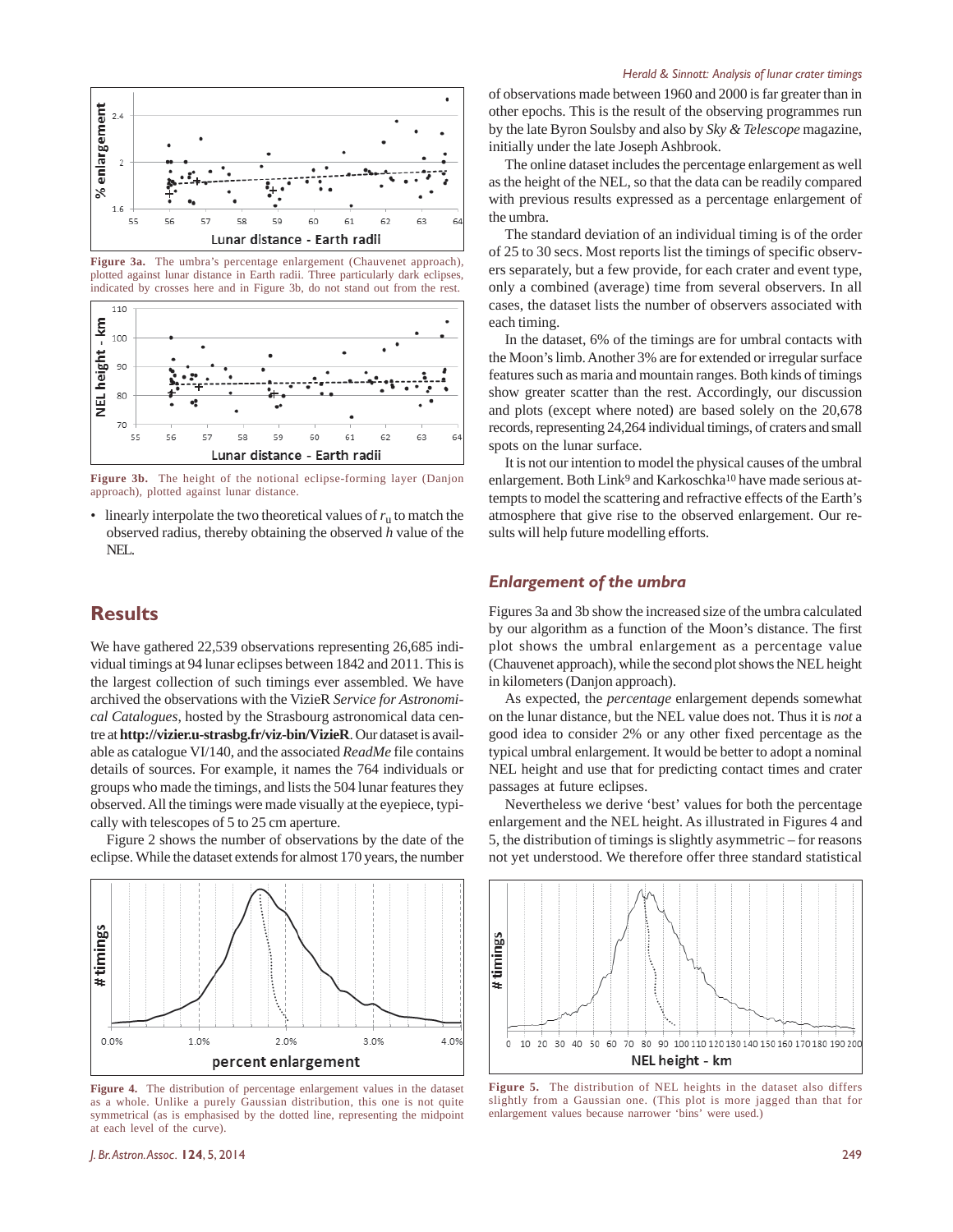

**Figure 6.** No clear periodicity is apparent when the NEL heights (one dot per eclipse) are plotted against their phase in the 11.2-year solar cycle.

measures of the 'best' value for the percent enlargement and the NEL height.

For the percentage enlargement, the *modal* value (that encountered most often in the dataset) is 1.7%. The *median* value (for which the number of values smaller equals the number of values greater) is 1.8%. Finally, the *mean* enlargement is 1.88%.

For the NEL height, the *modal* value is 78 km, and the *median* is 85 km. The *mean* is  $86.9 \pm 0.2$  km, where the quoted uncertainty is the standard deviation of the mean.

In summary, our derived enlargement percentages are all significantly smaller than the 2.0% Chauvenet value. Conversely our derived NEL heights are all larger than the 75 km of Danjon.

#### *Cyclical variations in enlargement*

During the 20th century the focus of most investigators shifted from finding a 'best' value for the umbral enlargement to studying the differences that occur from eclipse to eclipse, not only in the amount of umbral enlargement but also in the brightness and colour of the Moon during totality − and the possible causes and correlations among these differences.

Thus in 1921 Danjon studied 150 eclipses and reported that the brightness of a lunar eclipse appeared related to its placement in the 11-year solar activity cycle.11 In the same paper he proposed his well-known five-point scale (0 through 4) by which future eclipses could be ranked by brightness and colour. These are commonly called *L* ratings.

However a 1950 analysis of 33 eclipses by Bouška & Švestka found only a weak correlation, at best, with solar activity.12 They found even less correlation with the declinations of the Sun and Moon, or with the Earth−Sun and Earth−Moon distances. Instead, they mentioned meteoritic dust in the upper atmosphere as a possible factor, suggesting that increased particle levels in the days or weeks following annual meteor showers might yield a slightly swollen umbra. This idea gained further support in an analysis of 57 eclipses by Link & Linkova.<sup>13</sup>

Seasonal changes in atmospheric structure have also been proposed as possibly influencing the size of the umbra. 7

Figures 6 and 7 plot the NEL height against the phase of the solar cycle and of the seasonal cycle, respectively. Neither plot shows any signs of a cyclical trend. We have also tested the data by the discrete Fourier transform (DFT) method, as implemented by Belserene to search for periodicities in the lightcurves of newly discovered variable stars.14 The DFT analysis shows no hint of a period in the vicinity of either 1 year or 11 years.

We also checked for the existence of any long-period cyclic



**Figure 7.** The distribution of NEL heights versus day of year also shows no clear features that could be associated with certain meteor showers or with seasonal changes in the atmosphere.

variation or secular trend in the NEL height. Figure 8 compares the observations made in the middle of the 19th century with those made in the latter part of the 20th century. The group of eclipses between 1949 and 1974 stands out, as the height often climbs well above 90 km for these eclipses. But the reports of those eclipses showed they were sparsely observed, and the observations were affected by cloudiness or the approach of moonset (implying interference by twilight). Thus we consider that the higher NEL heights from those eclipses are most likely spurious.

When those eclipses are disregarded, Figure 8 shows that there is no obvious long-term trend in the NEL height over 170 years, despite the major changes in human activity over this time period.

#### *Incidental variations in umbral size*

Major volcanic eruptions can lead to unusually dark lunar eclipses, owing to the vast quantities of aerosols spewed into the Earth's upper atmosphere. Keen<sup>15</sup> and Hofmann et al.<sup>16</sup> have investigated this connection in detail.

A particular example is the 1963 Dec 30 eclipse, where the unusual darkness was likely caused by the massive eruption, nine months earlier, of Mount Agung on Bali.17 The eclipsed Moon's visual magnitude was only +4.1, as derived from 13 independent estimates at mid-totality collected by *Sky & Telescope.*18 When Ashbrook analysed 600 crater timings from this eclipse he found the umbral enlargement to be nothing out of the ordinary.19 Our own analysis concurs, with a mean NEL height of 87.1±1.4 km, compared to 86.9 km for the entire dataset.

We have not pursued further the direct relationship, if any, between eclipse brightness and NEL height. Reliable umbral brightnesses are hard to come by, especially for partial eclipses. Also, published Danjon *L* ratings show a great deal of scatter.



**Figure 8.** When a few poorly observed eclipses between 1943 and 1974 are ignored (see text), the NEL heights show no clear long-term trend from 1842 to 2011.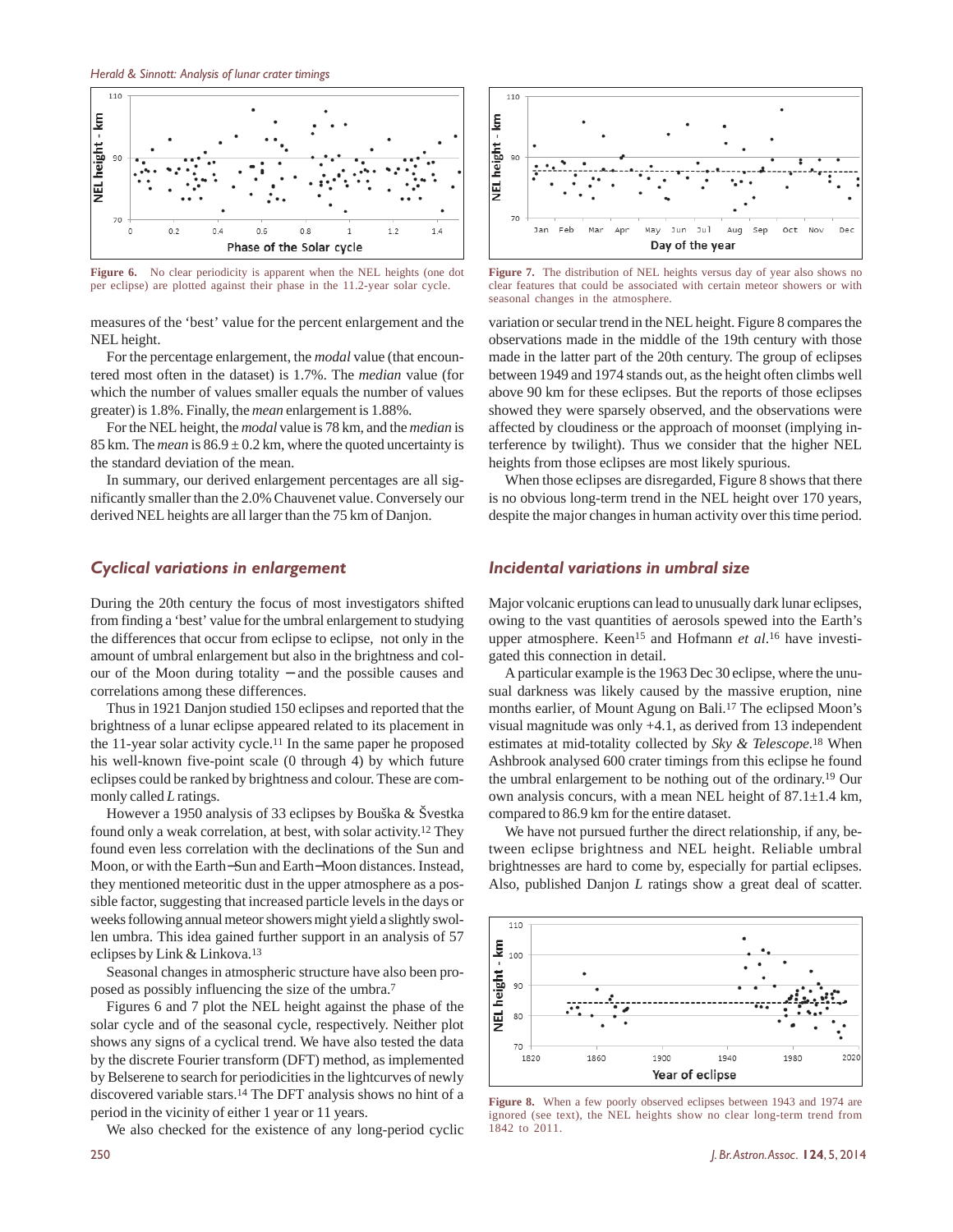However the well-observed 1963 Dec 30 eclipse strongly suggests the absence of a correlation between eclipse brightness and the height of the NEL. (This eclipse, and those of 1982 Dec 30 and 1992 Dec 9, are indicated by crosses in Figures 3a and 3b.)

Other incidental variations in NEL height from one eclipse to another are amply confirmed by our data. The 1,164 timings of the 1982 July 6 eclipse yield a height of 90.7±1.2 km. The 1,119 timings of the 1989 Aug 17 eclipse give a height of 82.2±1.0 km. Changes in weather conditions around the Earth's terminator from eclipse to eclipse are likely responsible, but a specific cause has yet to be identified.

### *Oblateness of the umbra*

The shape of the base of the umbral shadow cone (at the fundamental plane) is defined by the Earth's profile as seen from the Sun. The Earth is a flattened sphere. Furthermore, when an eclipse occurs near a solstice the apparent polar radius of the Earth is greater than when an eclipse occurs near an equinox – due to the different tilts of the Earth's polar axis towards the Sun. As a result the flattening of the base of the umbral shadow varies between about 1/298 for eclipses near an equinox, to about 1/355 for eclipses near a solstice.

As the shadow cone converges toward the Moon, the flattening in its cross section increases for purely geometrical reasons. In 1969 Ahnert & Meeus noted that the flattening of the umbra at the distance of the Moon is expected to be about  $1/214$  on average.<sup>20</sup>

However, various investigators have claimed the shape of the umbra to be different from that expected geometrically. An increased flattening was suggested in 1940 by Kosik21 and affirmed in 1950 by Bouška, who wrote, 'It is evident that the true flattening of the shadow is much greater than the calculated one, corresponding to the Earth's flattening'.<sup>22</sup> Similar conclusions were reached by Link<sup>9</sup> and Ashbrook.19 Schilling subsequently suggested that the height of the Earth's mesosphere may vary with latitude.23 Ahnert & Meeus noted that the umbra's observed flattening could be accounted for if the troposphere were 10 km higher at the equator than at the poles.20 Investigation of the umbra's increased flattening became a special passion of Soulsby.24−<sup>27</sup>

In our analysis we avoid any direct determination of the shape of the umbra. Rather, we use the observations to determine the NEL height above the oblate Earth's surface, so that any abnormal shape of the umbra will appear as a latitude-dependent variation of this height.



**Figure 9.** The NEL heights in the dataset are here grouped in 10° bins of angular position around the umbra (measured north or south of the east– west line, ignoring sign). Since there is no clear trend, we conclude the NEL height does not vary for sunlight grazing different latitudes on the Earth.

Figure 9 plots the average NEL height as a function of the angle ψ of each crater's contact point around the umbra measured from the east−west line (akin to latitude). For eclipses that occur near an equinox, ψ corresponds precisely with the geographic latitude of the NEL. For eclipses near the solstices this correspondence is still a fair approximation, except that near latitude 90° north or south the inclination of the pole towards or away from the Moon comes into play. (At a solstice, ψ value +90° or −90° implies tangency to the Earth at latitude  $+67^{\circ}$  or  $-67$ , and observations cannot tell anything about the NEL at polar latitudes.)

The straight line in Figure 9 is a linear regression to the data points − excluding the point for 85° latitude (which had far fewer observations than any other latitude). Any abnormal increase in flattening would appear as a decrease in NEL height with increasing latitude. The absence of any such trend demonstrates that the shape of the umbral shadow is fully attributable to the oblateness of the Earth. Past conclusions that the observed flattening of the umbral shadow was greater than expected from the shape of the Earth are not supported by our analysis.

#### *Differences between sunrise and sunset terminators*

Bouška found that the umbral enlargement of the western part of the shadow for the 1957 May 13 lunar eclipse was 1/64, while that of the eastern part of the shadow was 1/50. He commented, 'The difference between both values may be explained by different meteorological conditions along the west and the east parts of the



**Figure 10.** A comparison of height distributions for ingress and egress events.

Earth's terminator (high clouds)'.<sup>28</sup> However, he found no such difference for the 1959 Mar 24 eclipse.<sup>29</sup> In 1990 Soulsby analysed crater ingresses separately from egresses, using his own much larger collection of timings. While significant differences occurred for certain eclipses, Soulsby found that on average the enlargement was the same.<sup>26</sup>

In Figure 10 we compare the NEL height for ingress and egress separately. Our mean height is higher by 3.5 km for ingresses than for egresses.

Since crater ingresses serve as a probe of the sunset terminator of Earth, and egresses the sunrise terminator, it is *possible* that the difference has something to do with the transparency of the Earth's atmosphere at these two times of day. On the other hand, observational bias could be involved (see next section).

We consider the difference in height of 3.5 km between ingresses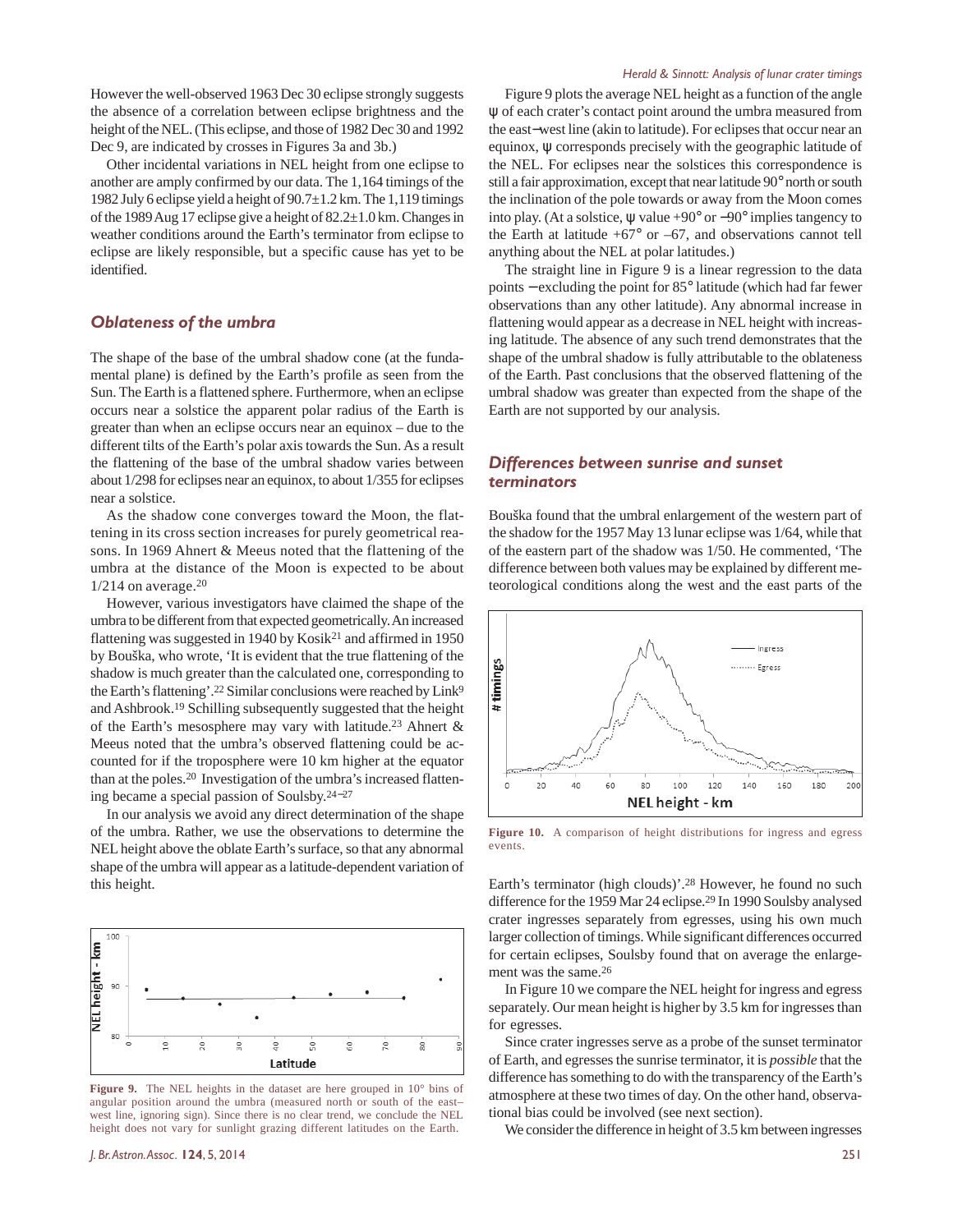

**Figure 11.** NEL heights found for limb contacts and individual craters during the well-observed eclipse of 1989 Aug 17. The left plot is for ingress, the right for egress, and the horizontal scales show Universal Time. Totality lasted from 2:20 to 3:56 UT. Note the tendency for heights to come out slightly smaller when the Moon as a whole is darkest (nearer totality), probably biasing observers' judgment of the umbral edge.

and egresses is insufficient to support a predictable, systematic difference in atmospheric transparency at the sunset and sunrise terminators. This is illustrated by two well-observed eclipses. At the 1986 Apr 24 eclipse, the height for the egresses was 10.2 km *higher* than for ingresses, whereas at the 1993 Nov 29 eclipse the height for the egresses was 15.4 km *lower* than for ingresses.

#### *Bias in the timings*

To make a timing, the observer must judge the location of the shadow edge. Articles soliciting timings have typically defined this edge as the point on the umbra−penumbra boundary where the change in light intensity is the greatest. When the timing involves a crater, the observer is able to compare the Moon's surface brightness on either side of the nominal edge, but this is not the case for primary contacts with the lunar limb. At first and fourth contact, the observer sees only the penumbral side of the umbra's edge. At second and third contact, the observer sees only the umbral side. Under these circumstances, reliable timing of primary contacts is, at best, a severe challenge.

Our dataset amply confirms the superior accuracy of crater timings over primary contact timings. There are many combinations of event types that might be compared, but a single example will make the point. In the entire dataset, craters and spots yield a mean NEL height of 88.2 km at ingress and 84.7 km at egress (not much difference). But for primary contacts it is 80.0 km and 90.4 km, respectively.

Even during the course of ingress and egress at a single, wellobserved eclipse there can be subtle trends that suggest the perceived size of the umbra has some dependency upon how much of the Moon is in shadow, as illustrated in Figure 11. Another effect we have noted is the possibility that the height of the NEL is systematically affected by the observer's confidence in assessing the location of the edge of the umbra. However we leave these possible effects for future consideration, noting that from the dataset as a whole the height of the NEL is a well-determined 87 km.

An extreme contrarian view of bias at *all* lunar eclipses is included here for completeness. Marmet & Couture used laboratory simulations of a lunar eclipse to conclude that the umbral enlargement is purely an optical illusion that stems from the way the human eye and brain interpret the brightness gradient at the umbra's edge.30

If this were the case, the apparent angular extent of the umbral enlargement would be the same for all eclipses – independent of the lunar distance. This would require the physical extent of the umbral enlargement at the distance of the Moon to be greater when the Moon is further away, which in turn would require the observed height of the NEL to increase in proportion to the lunar distance. The required increase is of the order of 10 km over a change in the lunar distance of from 56 to 64 Earth radii. Figure 3b plots the observed height of the NEL against the lunar distance. The absence of any indication in Figure 3b of such a variation *prima facie* negates the hypothesis that the umbral enlargement is purely an optical illusion.

## **Conclusions**

For the dataset as a whole, involving 20,000+ crater timings at 94 lunar eclipses over 170 years, we find no evidence for the cyclical variations or systematic anomalies in umbral size or shape that previous investigators have claimed. The size and shape of the umbra are consistent with the known shape and inclination of the solid Earth at the time of each eclipse, and with the concept of a notional eclipse-forming layer that envelopes the Earth uniformly. Any correlation with the brightness or darkness of the umbra is not statistically significant.

Our analysis confirms what has long been known, that the edge of the umbra is more reliably located using craters and spots than by contacts with the Moon's limb. The standard deviation of a single crater timing, even for an experienced observer, is no better than 25 to 30 seconds. This produces an uncertainty of about 25 to 30 km in NEL height (again, for a *single* timing), making it essential to combine many timings.

The size and consistency of the dataset suggest a way to improve predictions of future lunar eclipses. The traditional predictions using either the Chauvenet or Danjon approach include the simplification of a spherical Earth having a radius equal to that at 45° latitude. But this simplification can lead to errors of the order of 1 minute of time. We recommend predictions include proper allowance for oblateness (which is almost trivial in computer-generated predictions).

Further, the Chauvenet '2-percent rule' for computing the enlarged umbral radius, long adopted in the national almanacs of the United Kingdom and United States, leads to an error that is dependent upon the lunar distance. The Danjon method is clearly preferable in this respect.